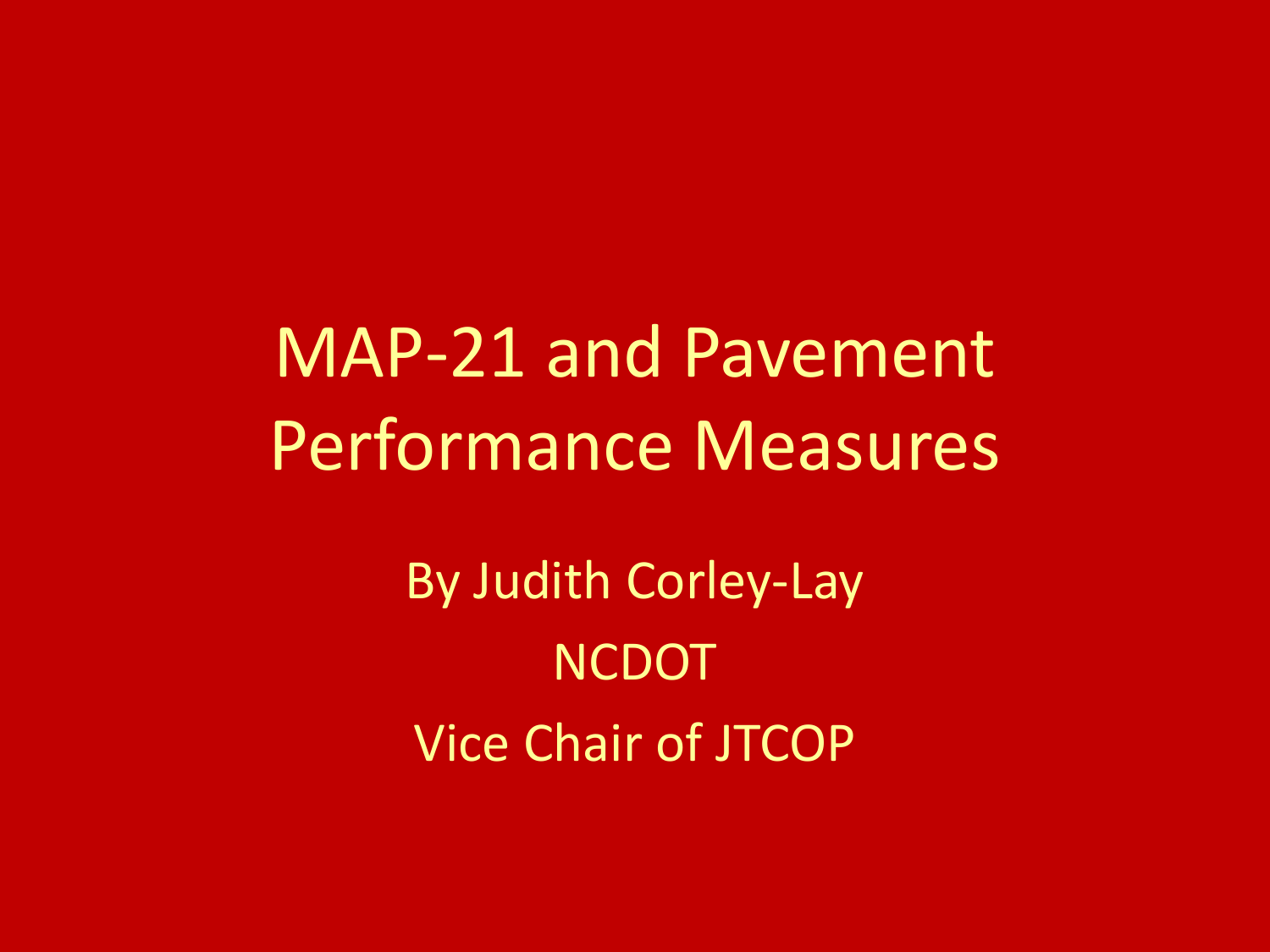You are a Pavement Engineer who must report the condition of your pavement network and select project treatments.

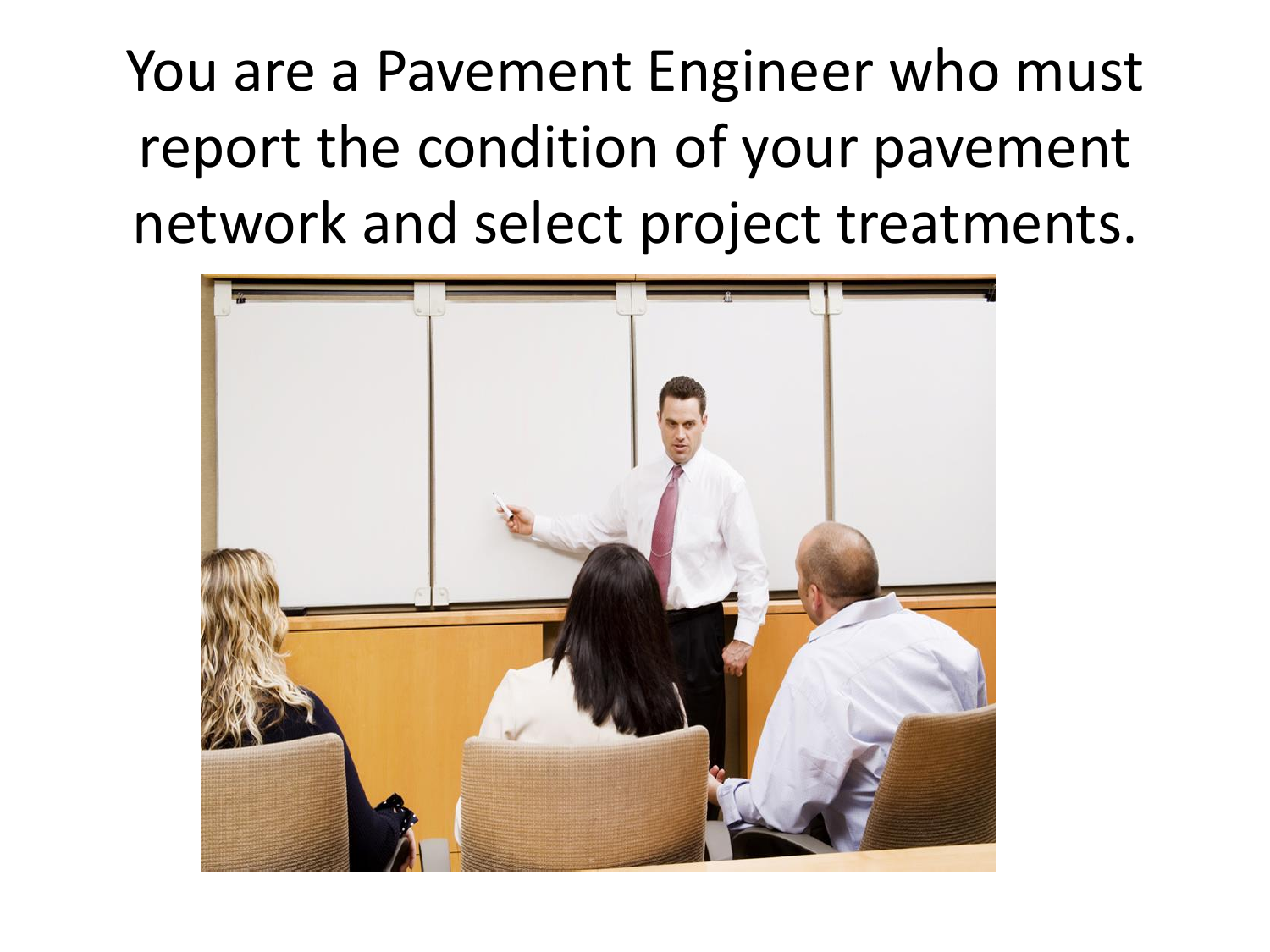You have heard that new legislation requires pavement performance measures and wonder what that means to your state.

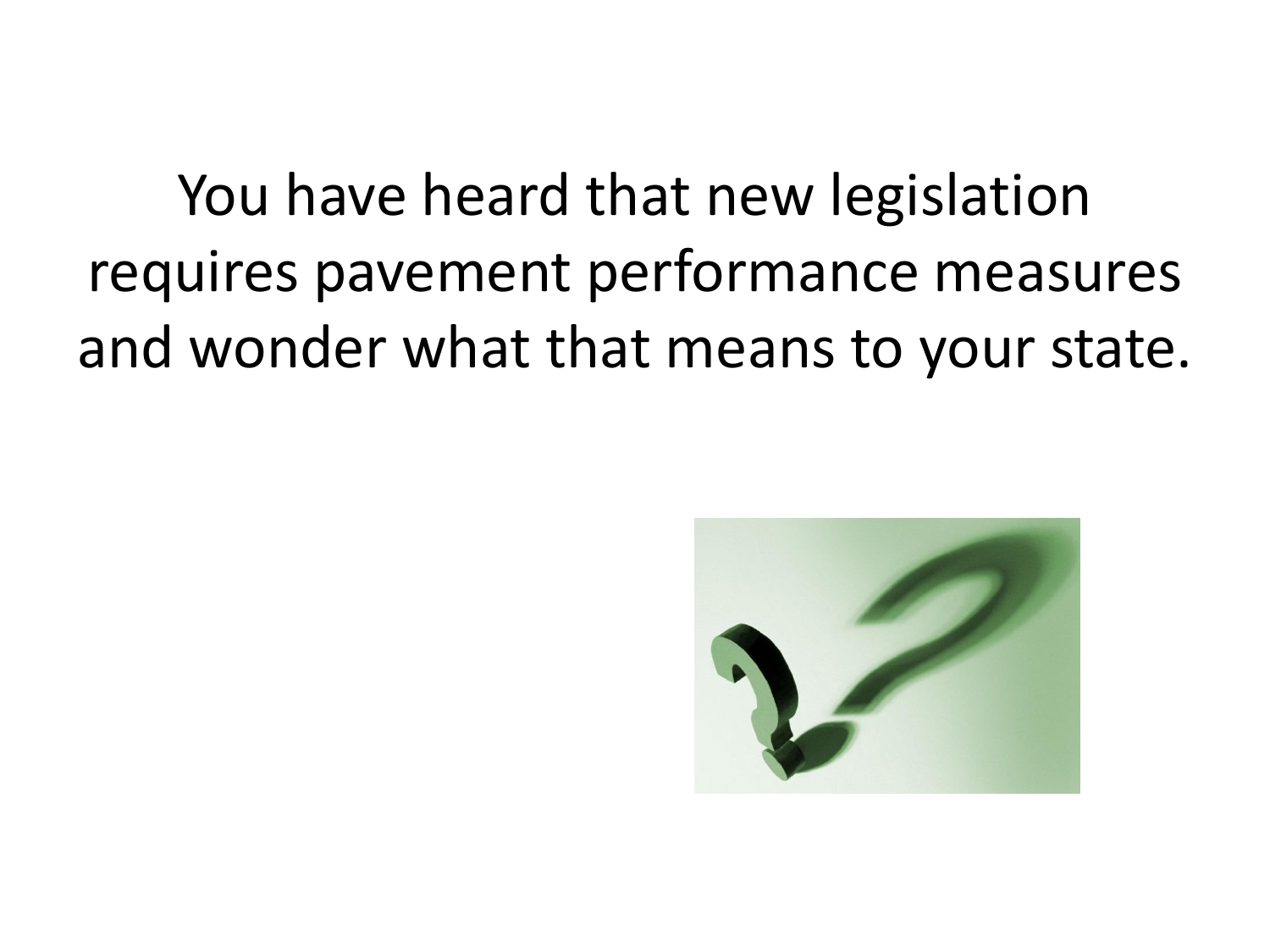# You want measures that will be accepted and applied consistently by all states.

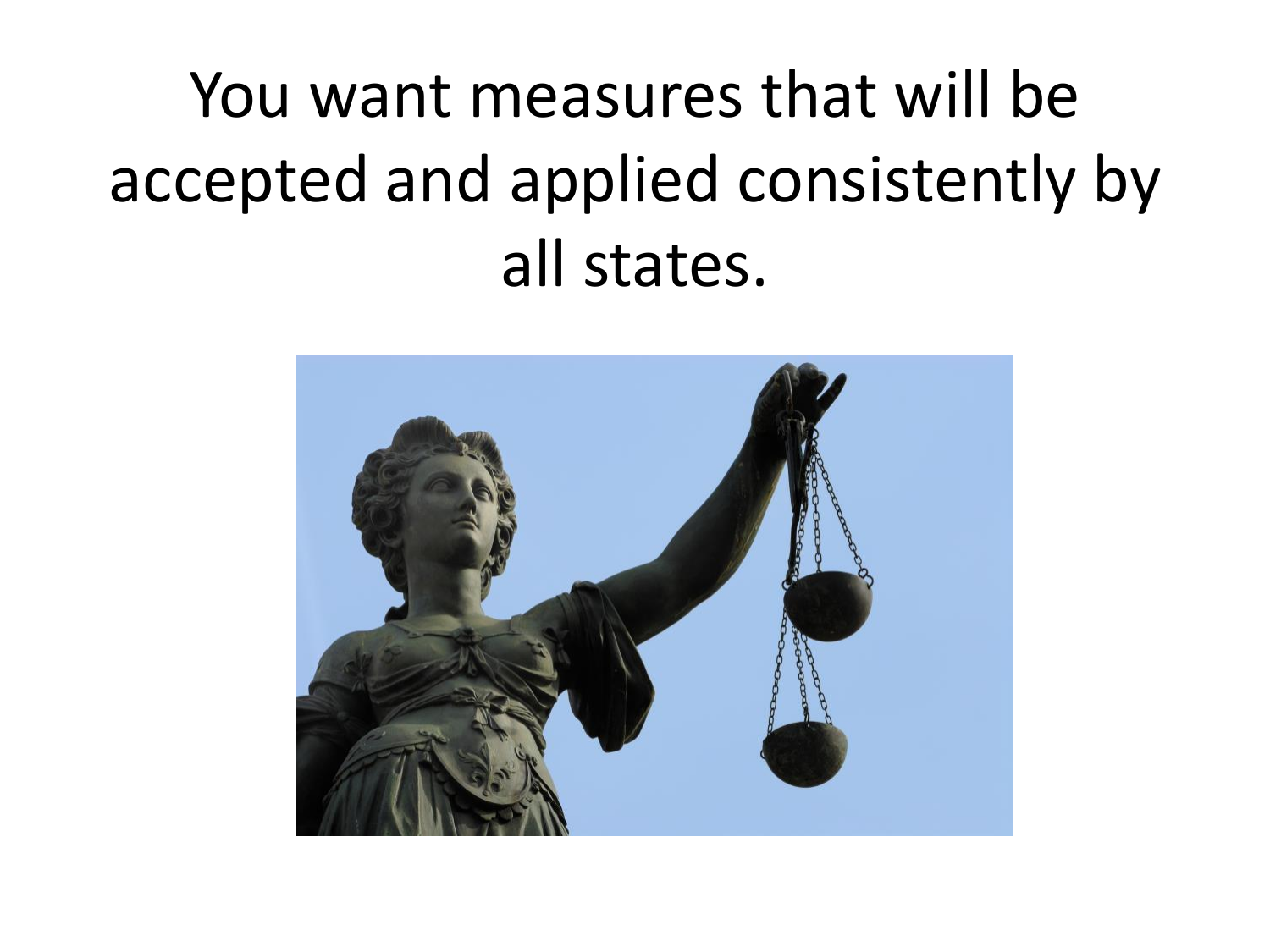# Consider the work so far on MAP 21 and performance measures.



*The goal is to focus on national transportation goals, and increase transparency and accountability in use of Federal funds.*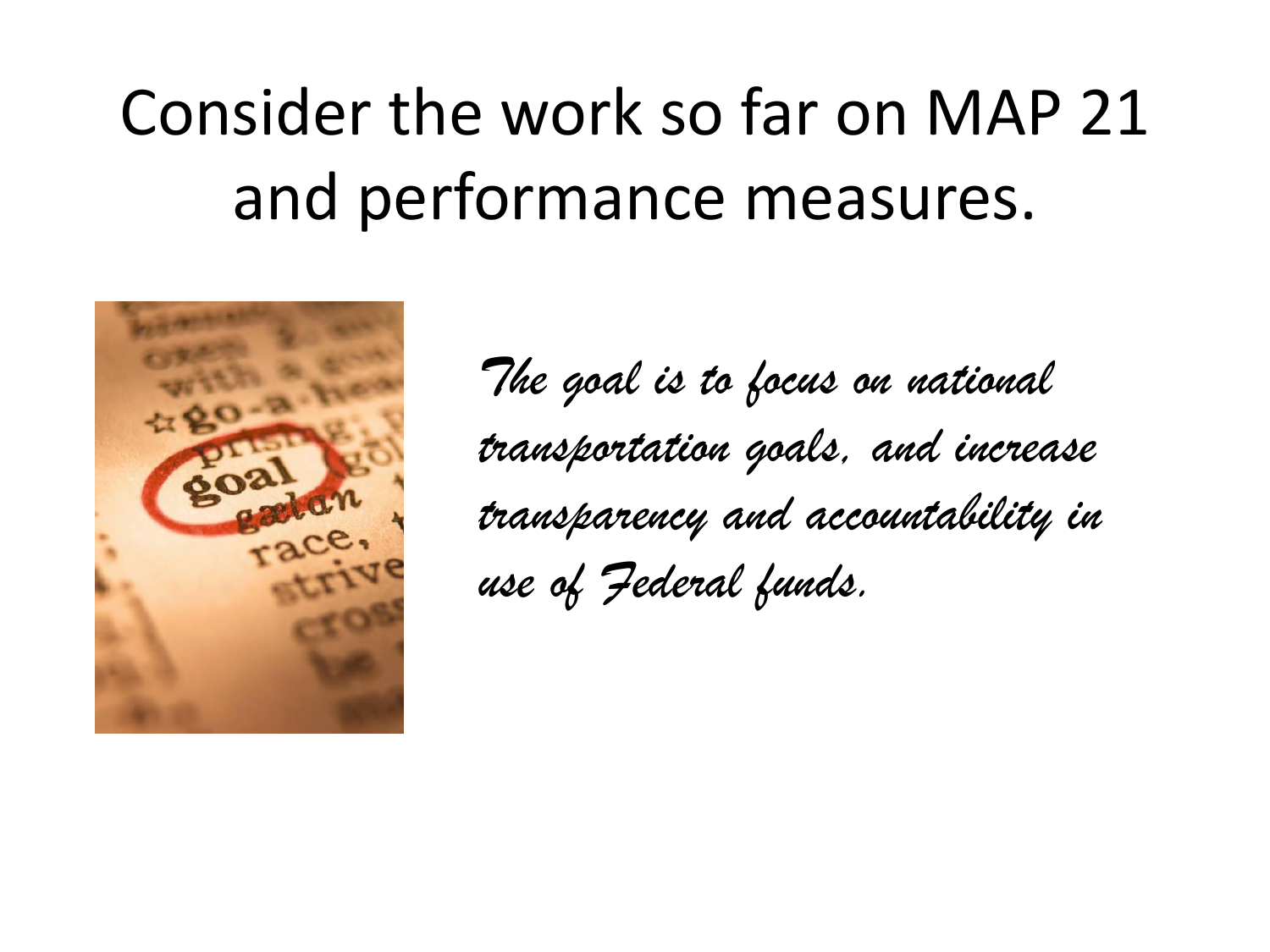Moving Ahead for Progress in the 21st Century= **MAP21**

This legislation requires Asset Management Plans and National Level Performance Measures, among many other things. Two years of funding.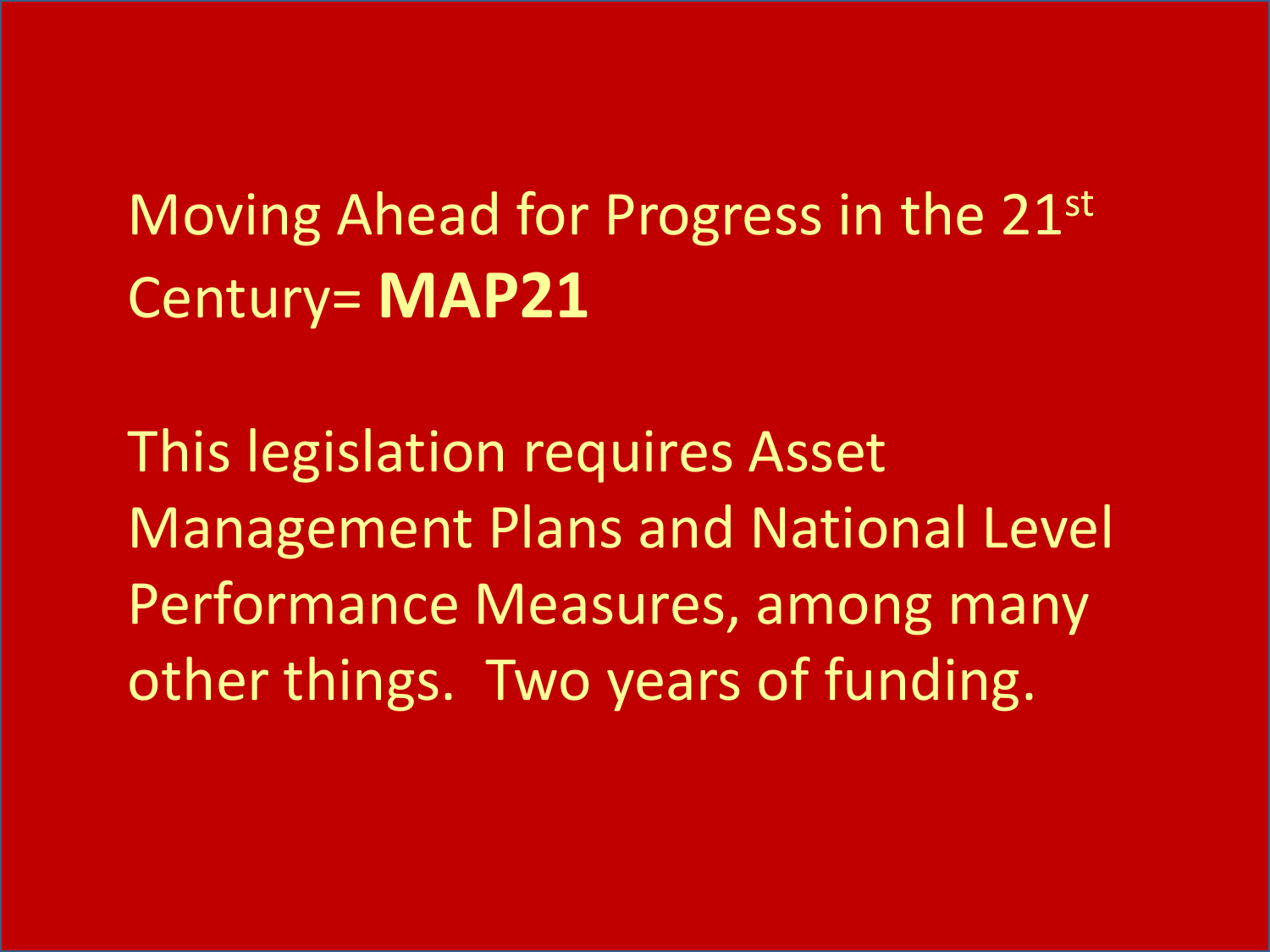#### Performance Measures in 7 Areas

- Safety
- *Infrastructure Condition*
- Congestion Reduction
- System Reliability
- Freight Movement and Economic Vitality
- Environmental Sustainability
- Reduced Project Delivery Delays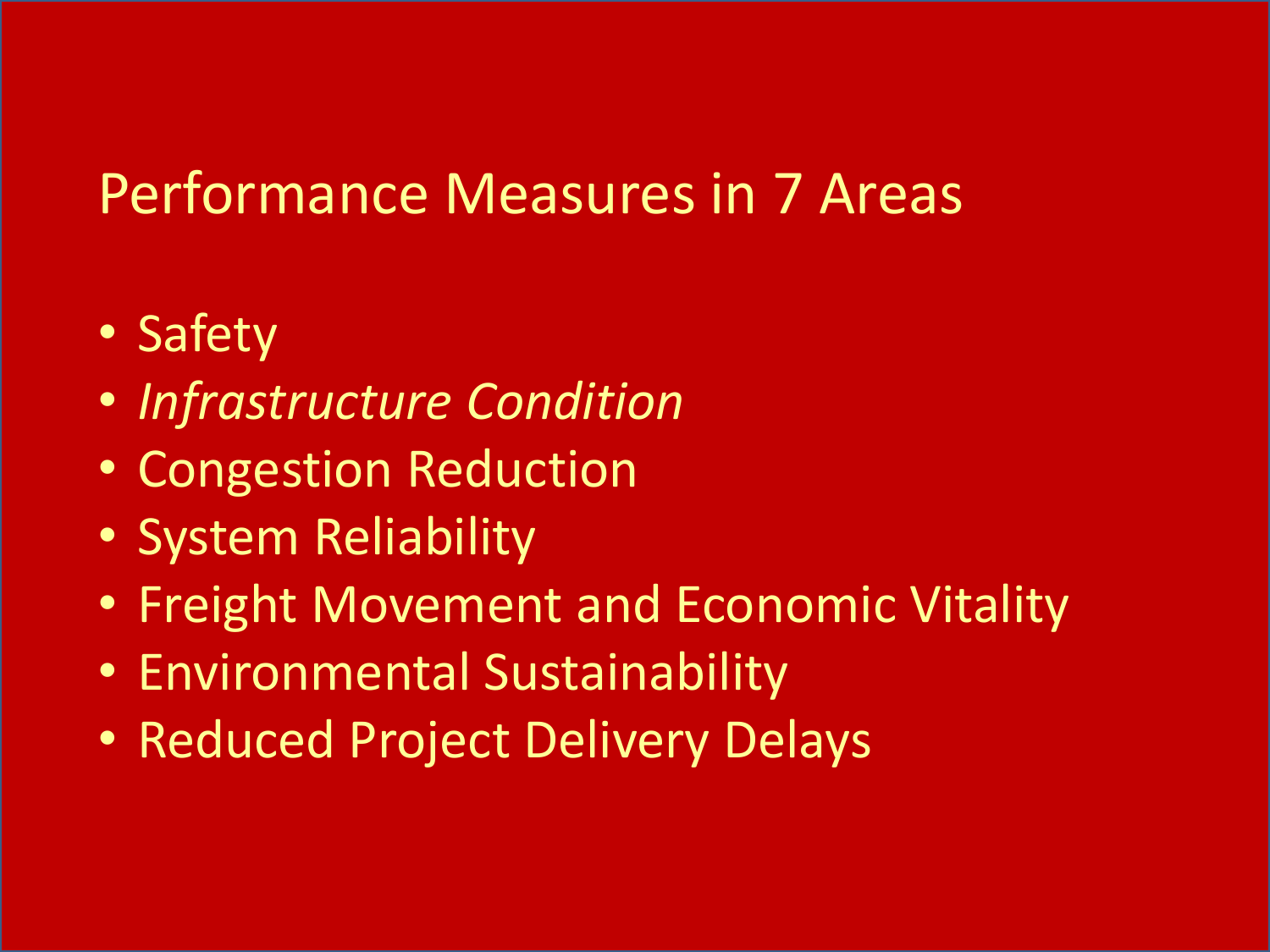A good performance measure for pavement should be economical to measure, address both functional and structural performance and is relevant to both concrete and asphalt.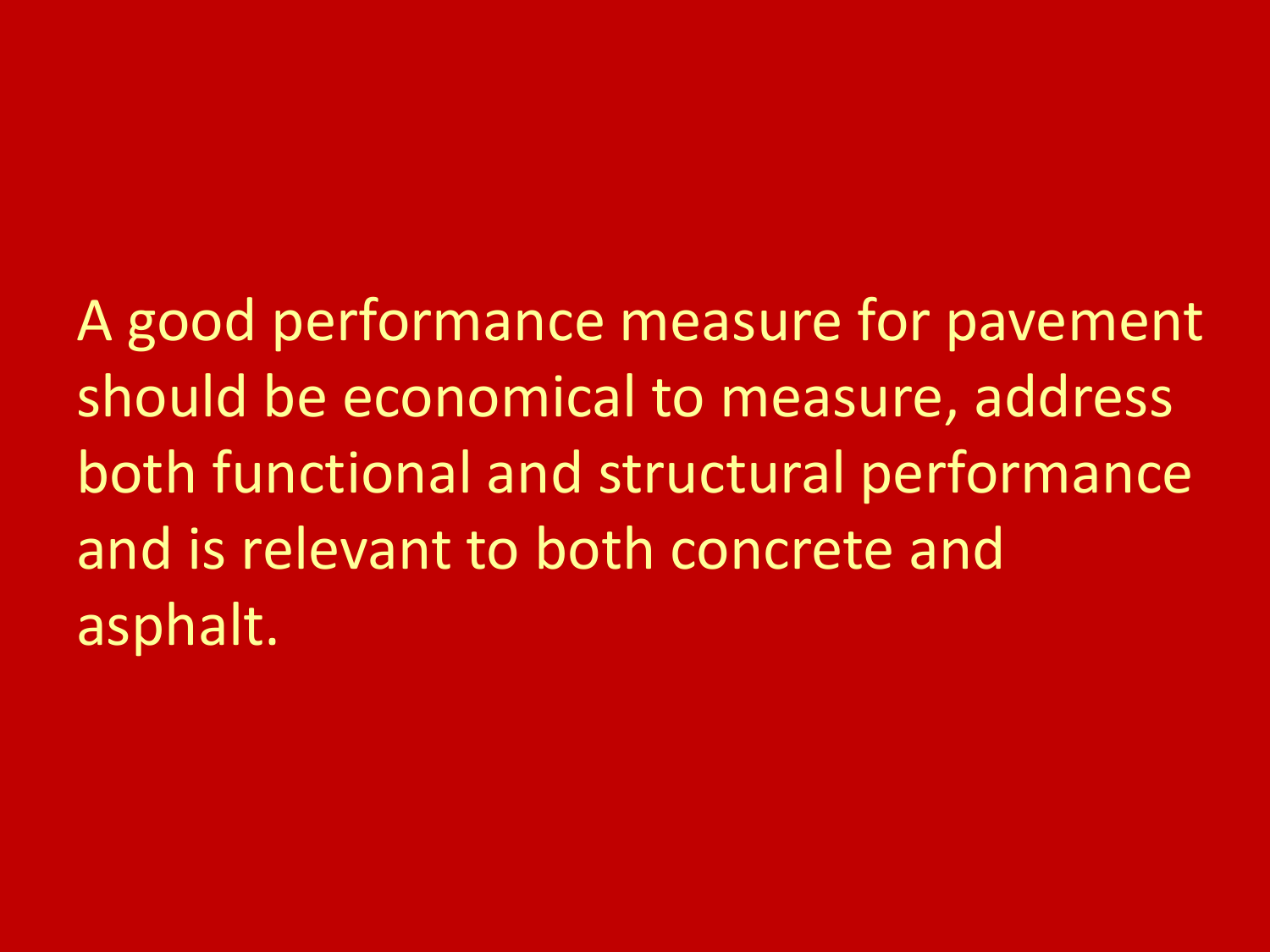A task group selected by AASHTO recommended IRI as the initial measure, with research to include faulting and rutting within 2 years.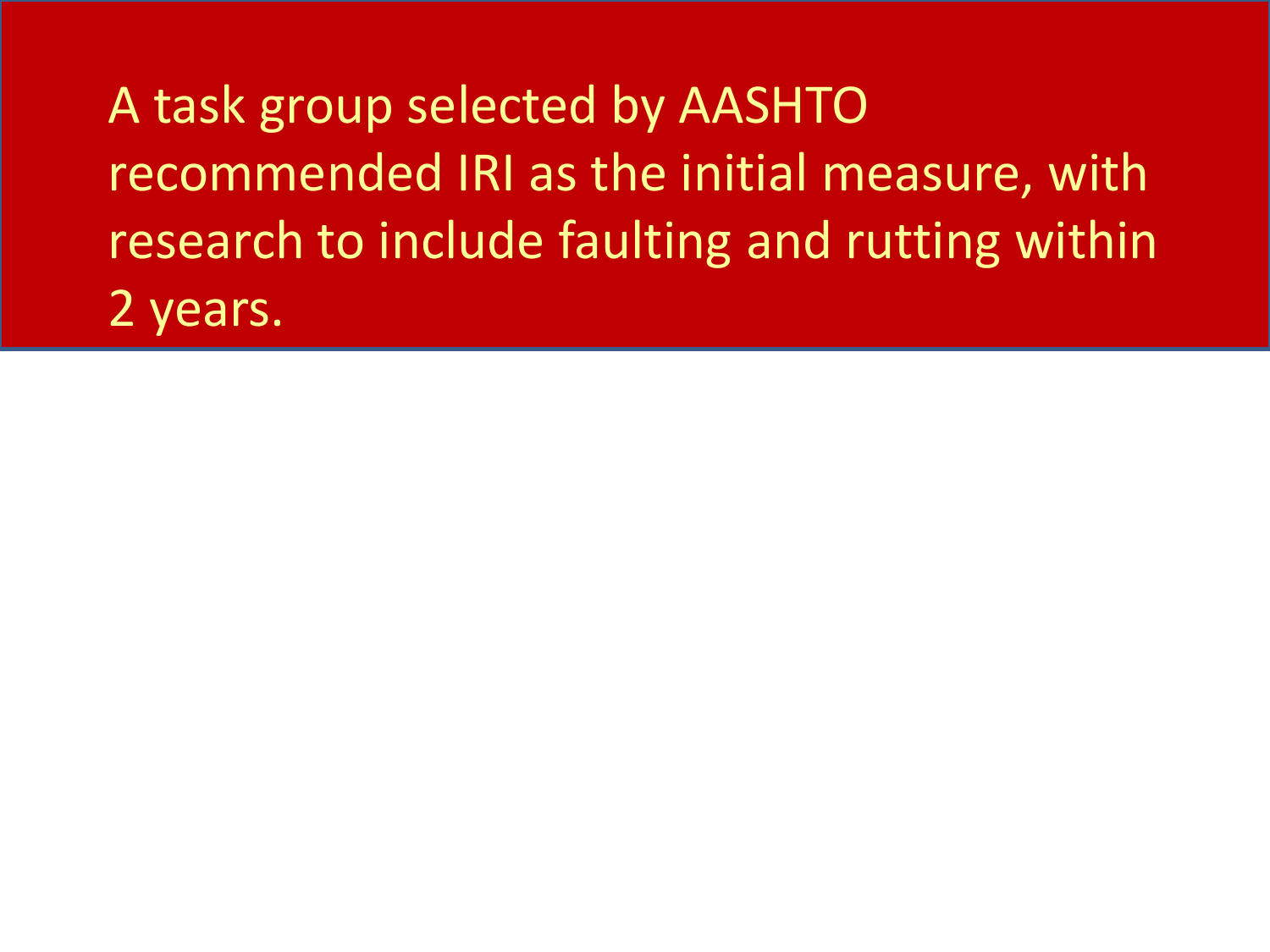Members from 5 states, including Washington, Louisiana, Missouri, Kentucky and North Carolina.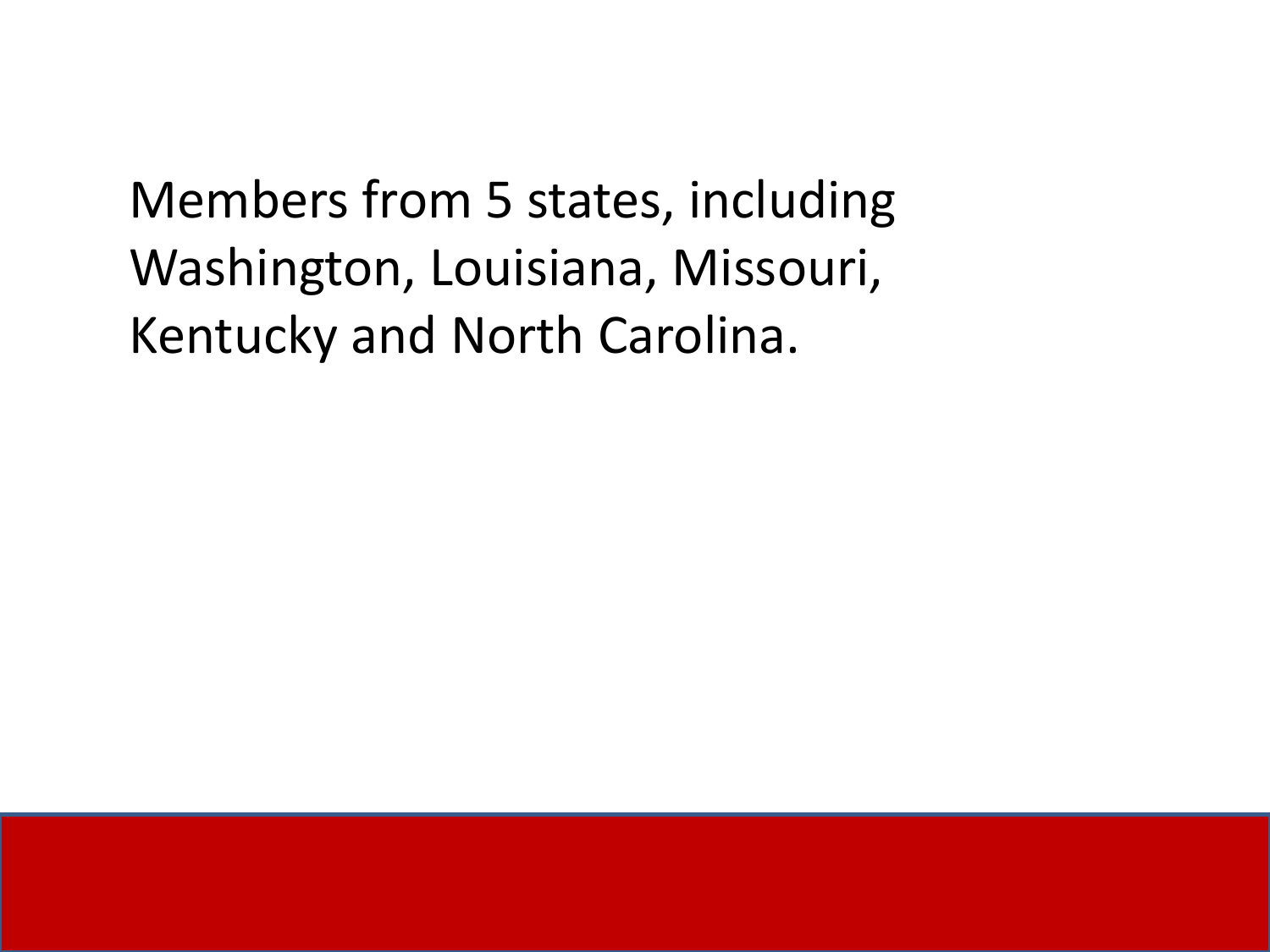## IRI is the measure that is collected and interpreted most consistently between states.

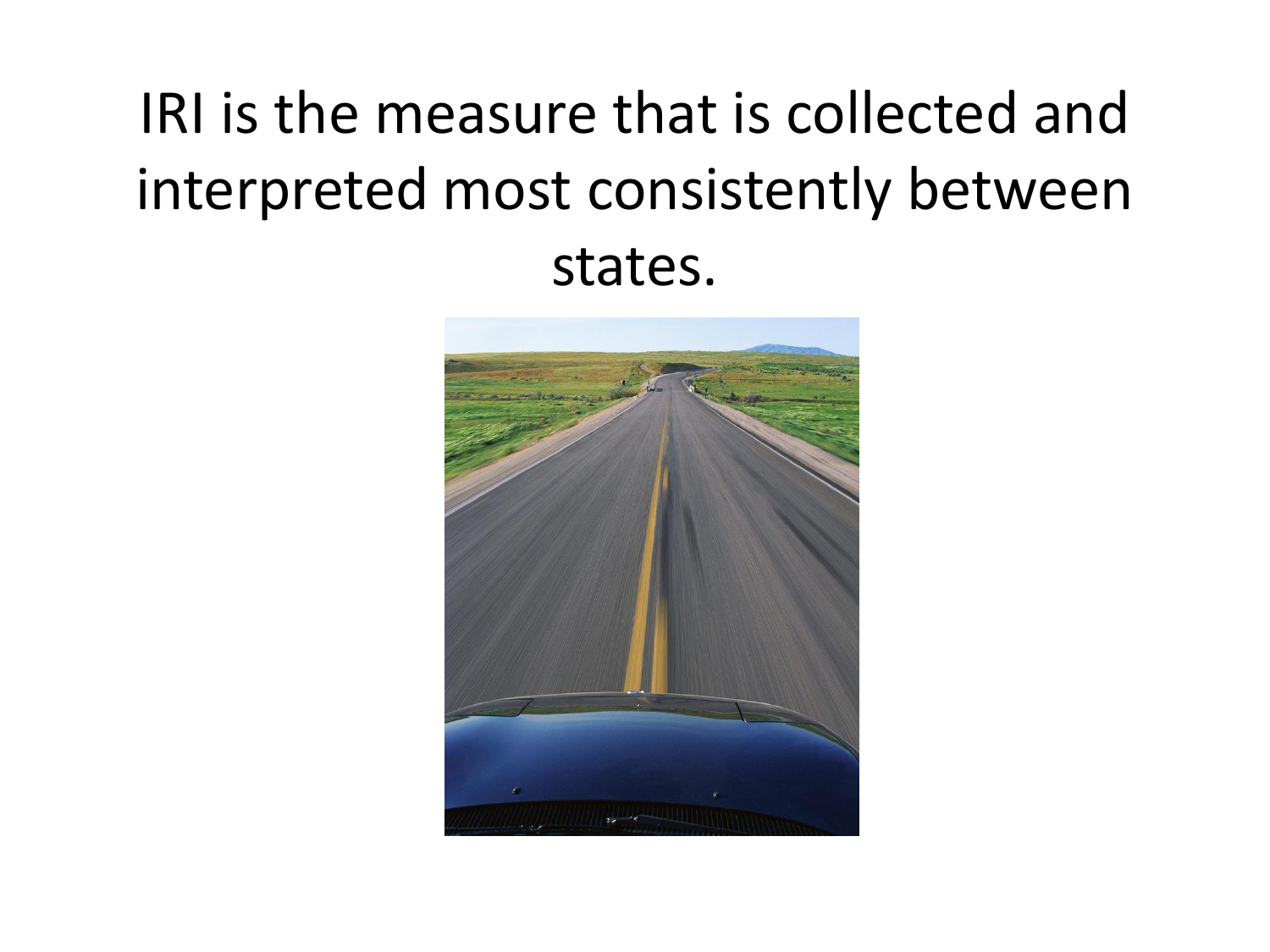There are still issues with IRI measurement:

- Software used to interpret results
- Use in stop and go traffic; urban issues
- Few states use in developing their programs.
- Poor documentation of thresholds for good, fair, and poor.
- Test vehicle calibration.

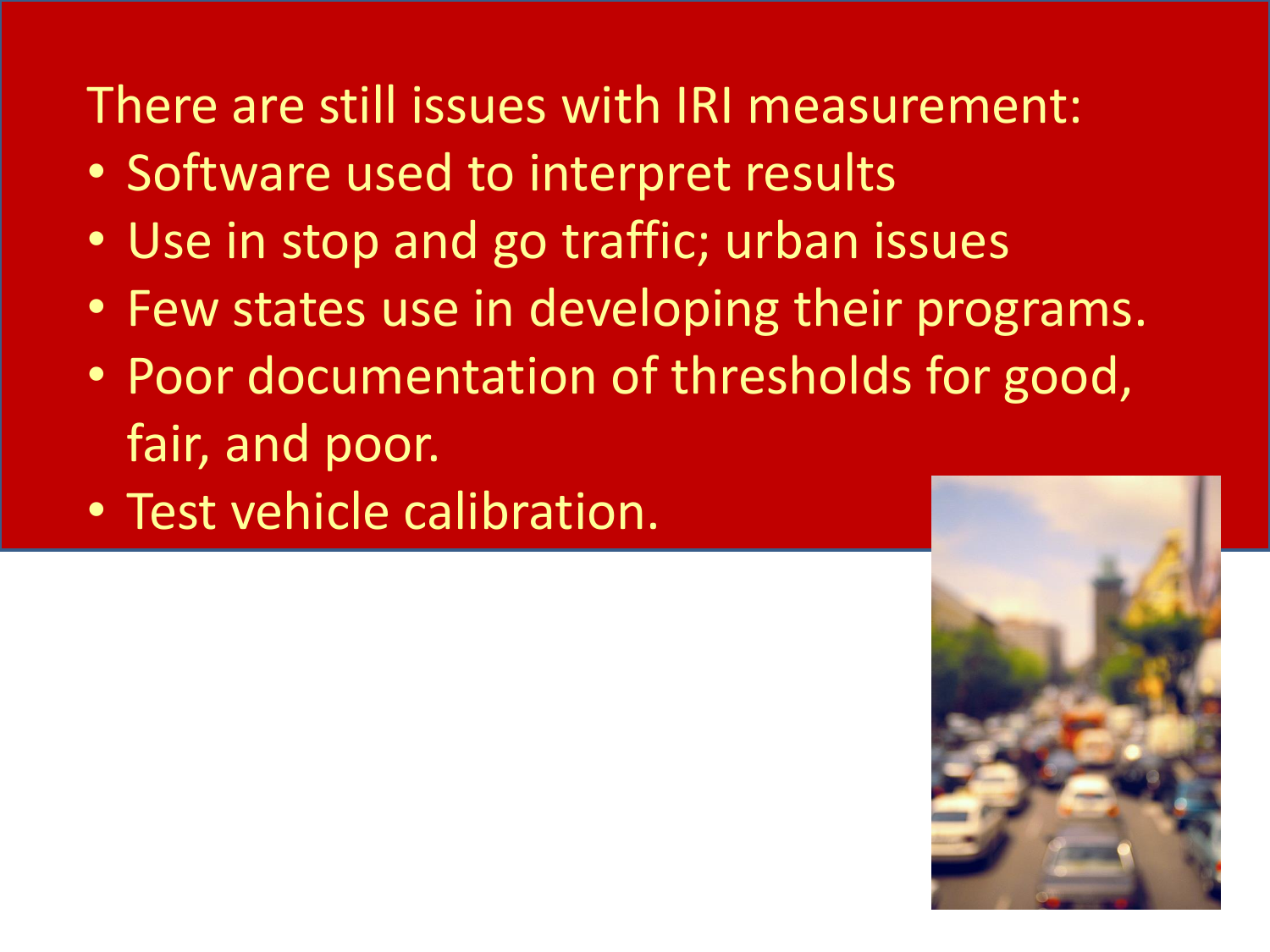### Rutting and Faulting are roughly analogous distresses for flexible and rigid pavements.



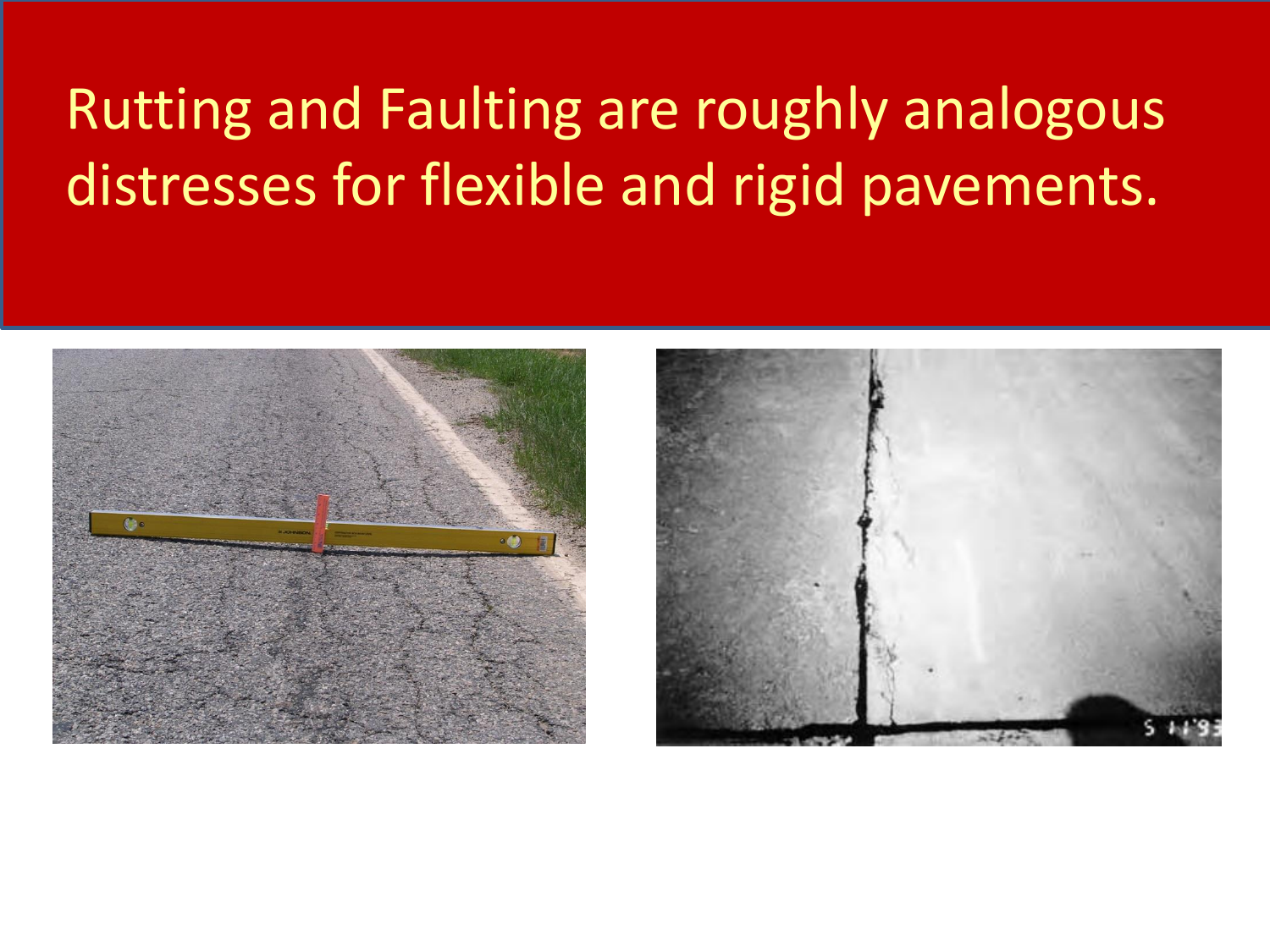Issues with Rutting as a Performance Measure

- How many sensors, and what type?
- Impact of sectioning.
- Which definition of Rutting to use: method of calculation.
- How to define good, fair and poor.

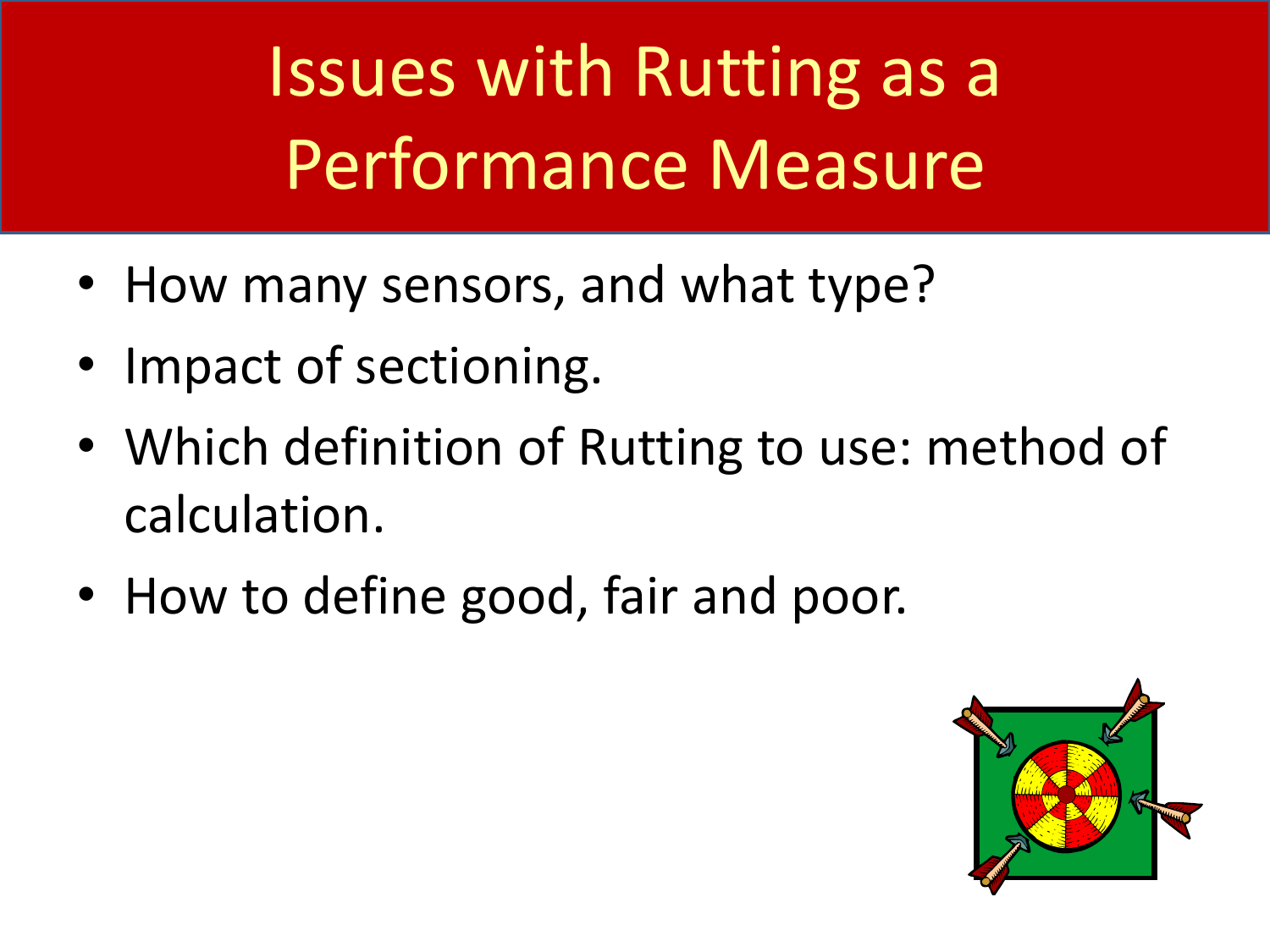Issues with Faulting as a Performance Measure

- How to measure at network level; is scanning laser required?
- How frequently must test be made to capture faulting? Test vehicle speed?
- Lack of consistency with different equipment and agencies.
- How to define good, fair and poor.

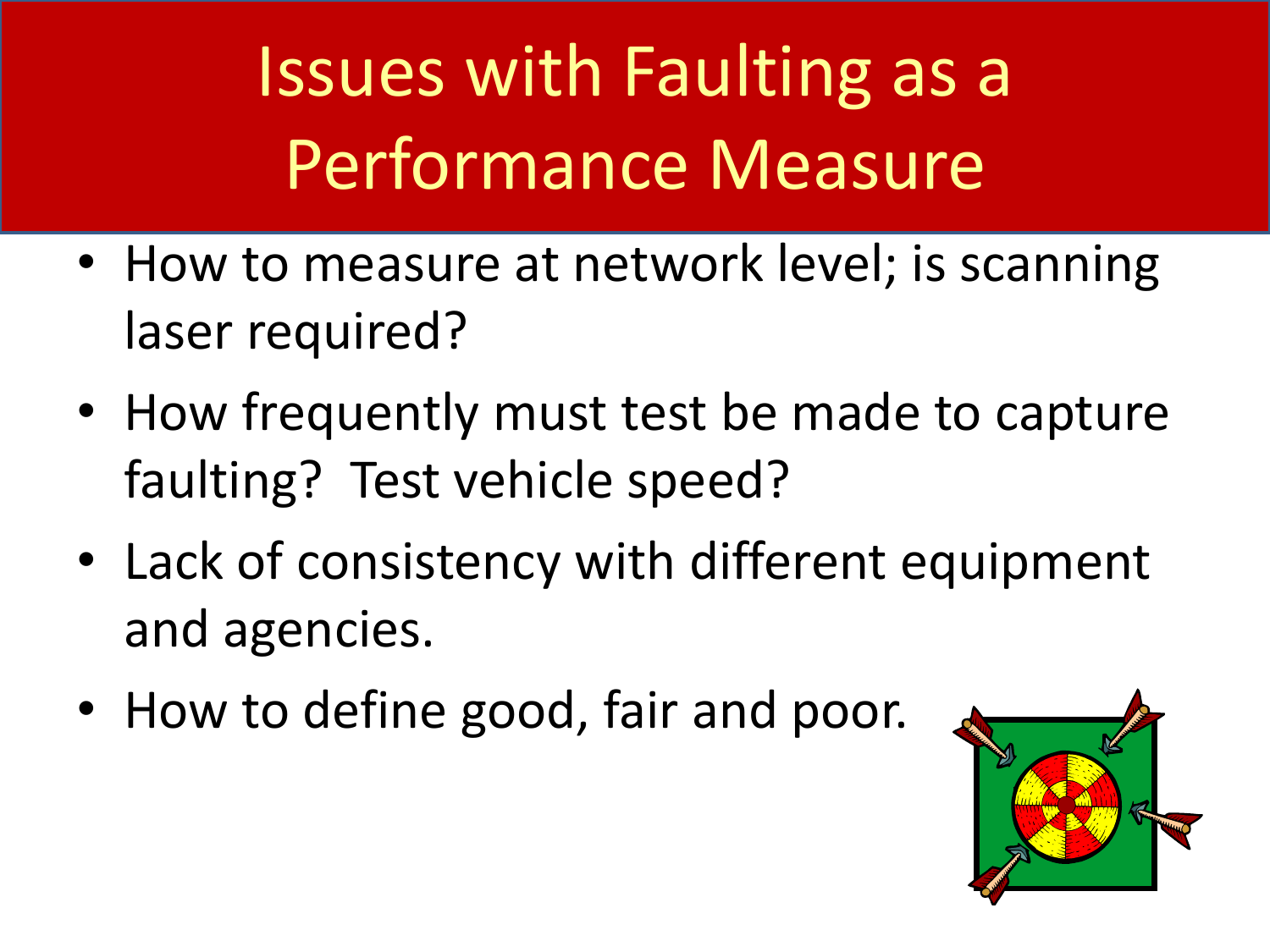## Recent FHWA report by AMEC on 3-state comparison found poor correlation in faulting measurements.

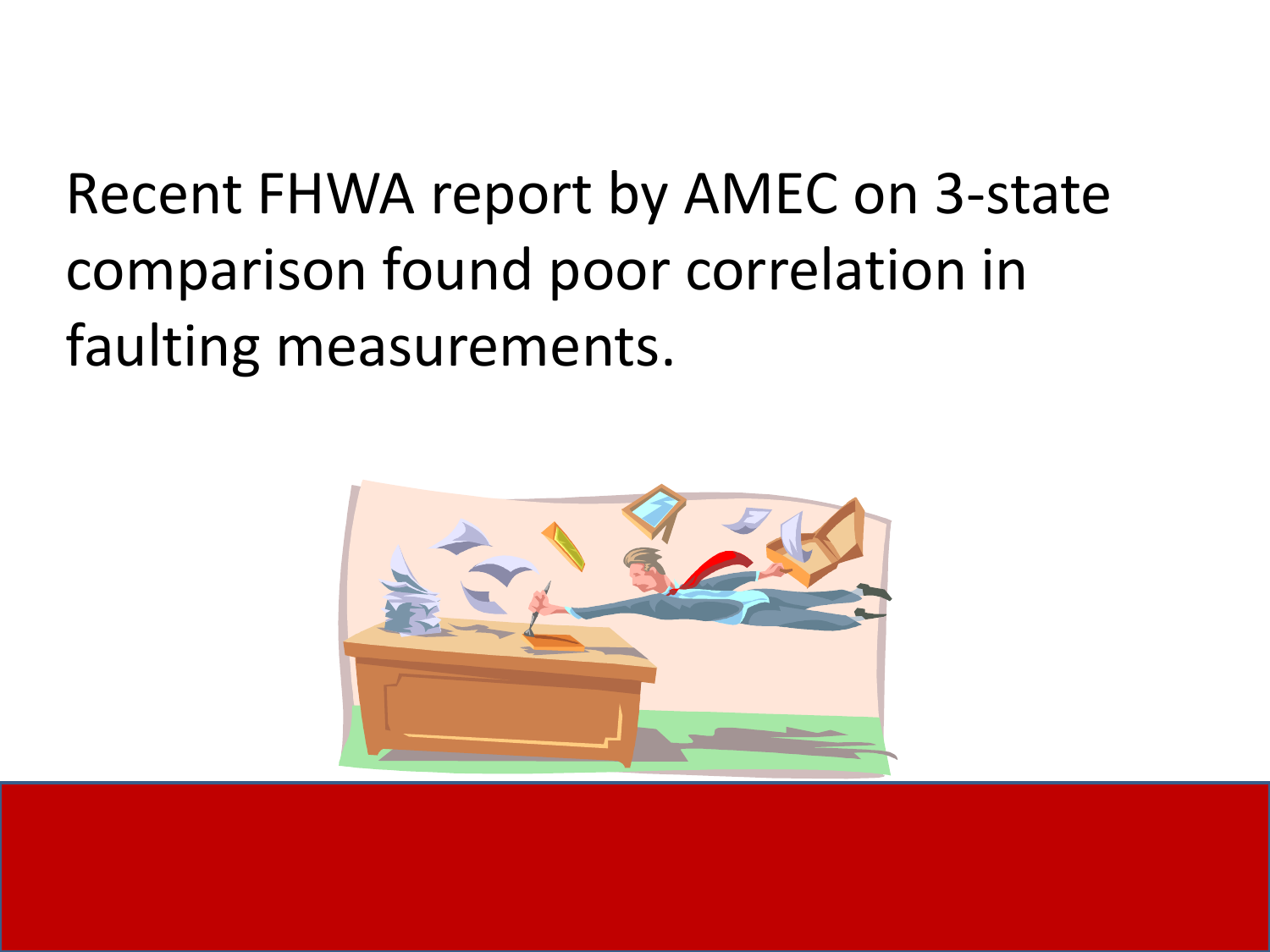There is not a national consensus on how to define the amounts and severities of cracking. Each state is interpreting their own way.

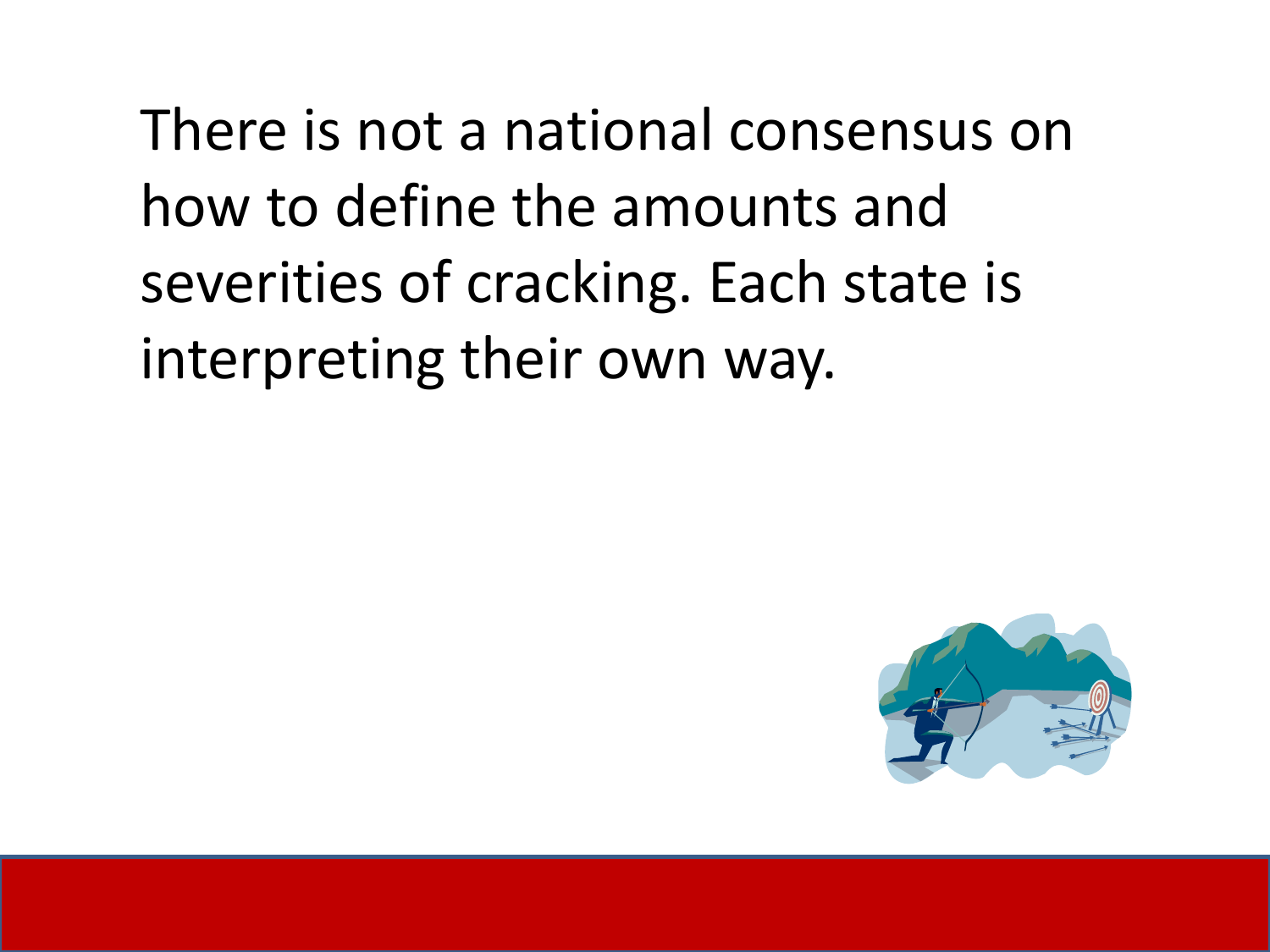There is good understanding of the definitions of broken slabs and spalling, but states count these with very different approaches. Some sample, others count 100%.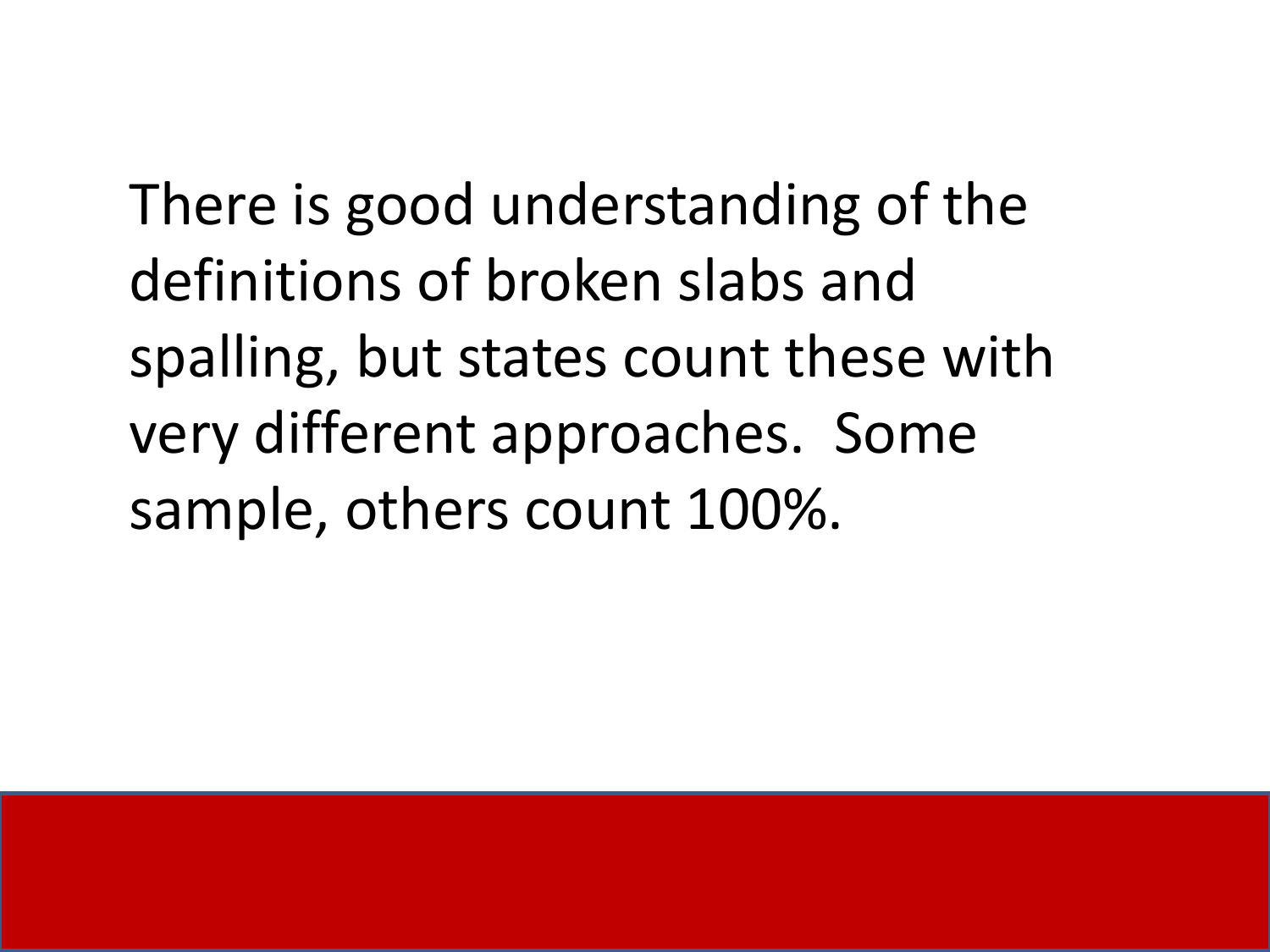Also need to combine structural performance measures with functional ones to yield overall performance.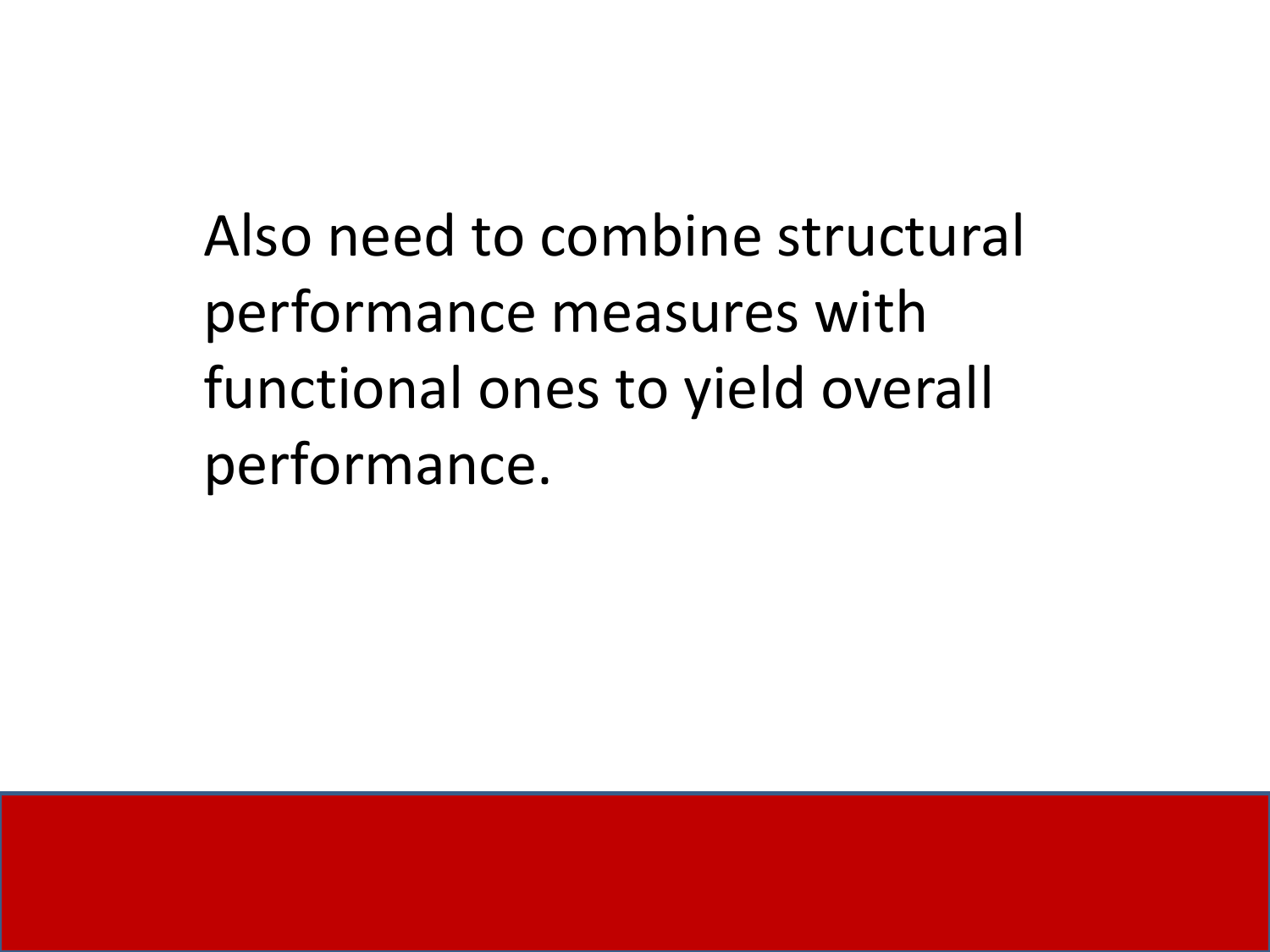How to combine results when multiple measures are used? Consider 3 measures for each road segment: IRI, rutting, and cracking.

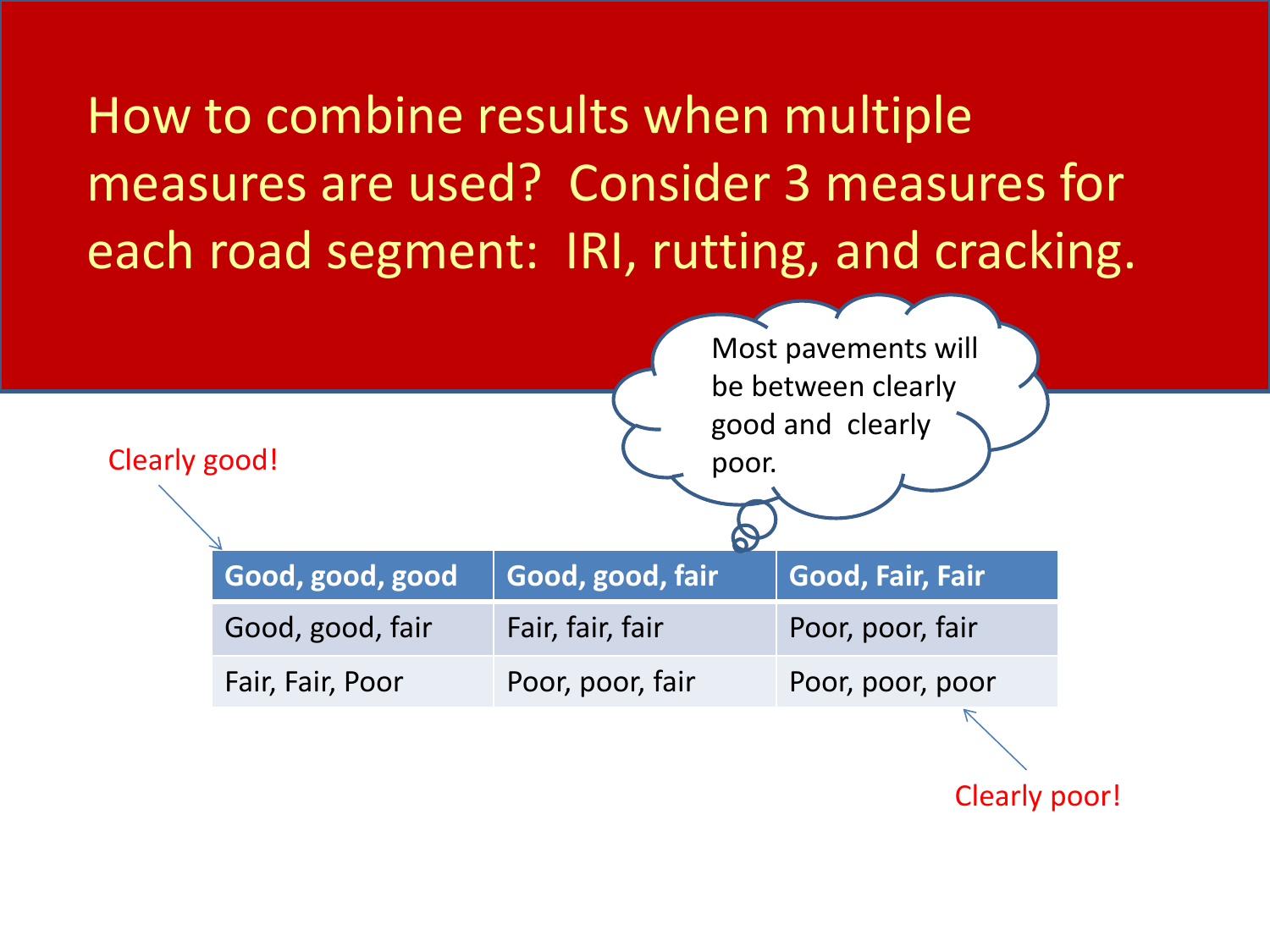Provides FHWA 18 months for "rulemaking." Provides states with 12 months following rulemaking to set their targets. Provides MPOs with 6 months following state target setting to set their targets.

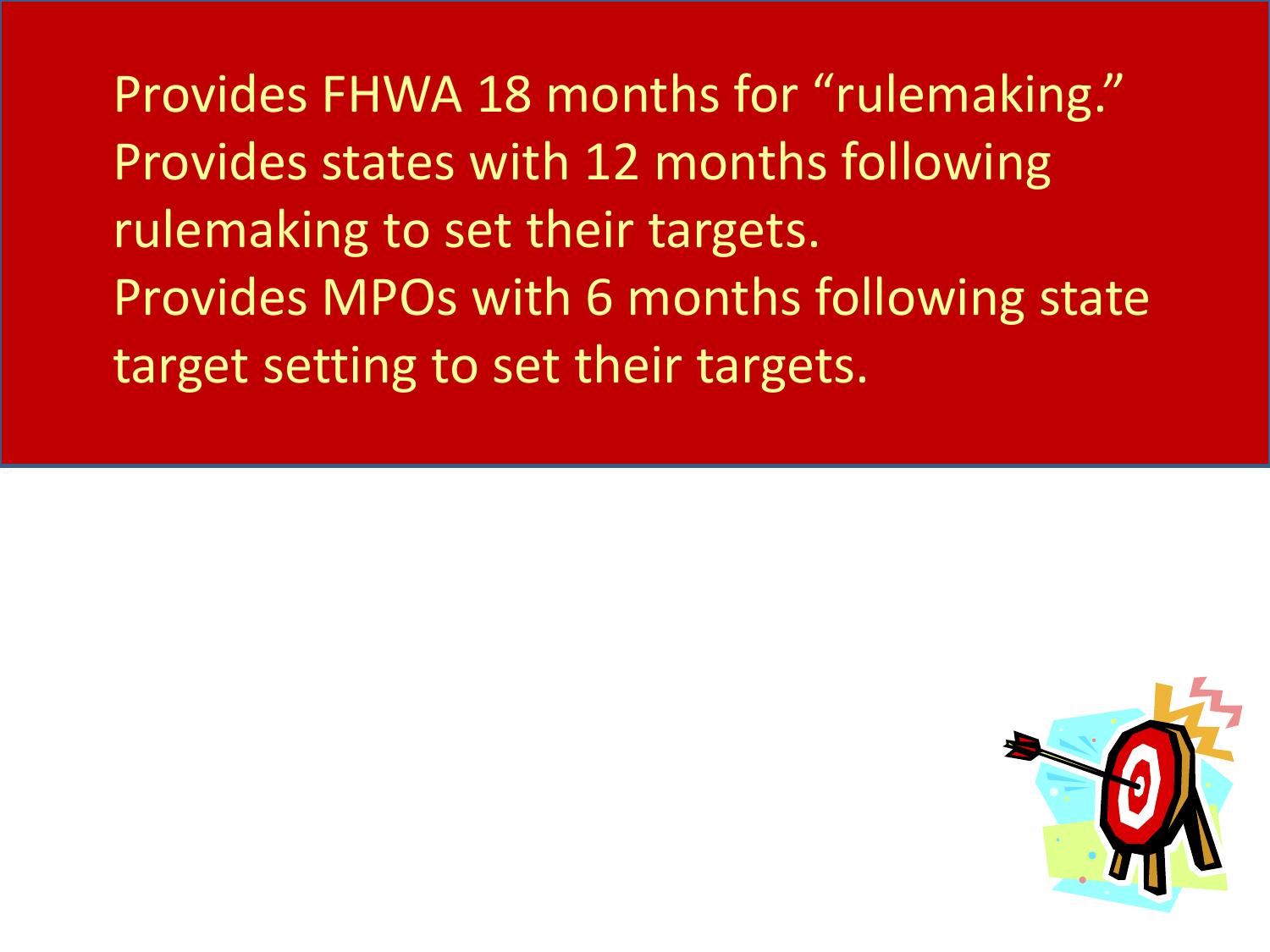#### Issues in Target Setting

- What target is reasonable if a state is already meeting the measure? Could reduction be OK?
- How to deal with impacts of shrinking budgets?
- Should segments be taken off or added to the Interstates?
- Will targets lead to poor long-term strategies?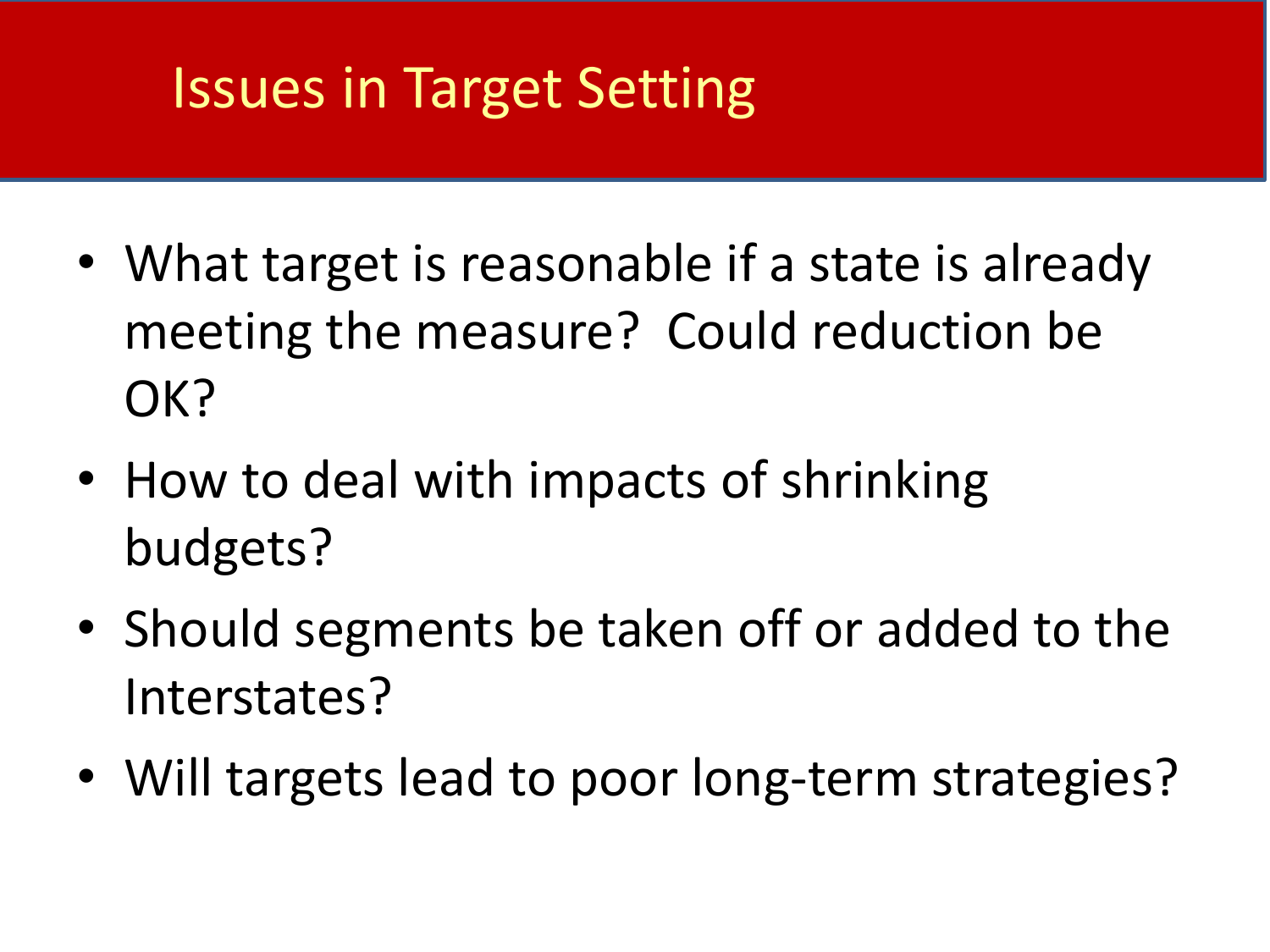Conclusion: A composite performance measure that includes both functional and structural performance will need to be developed and receive broad buy-in from agencies to be successful. Measures and targets will continue to evolve.